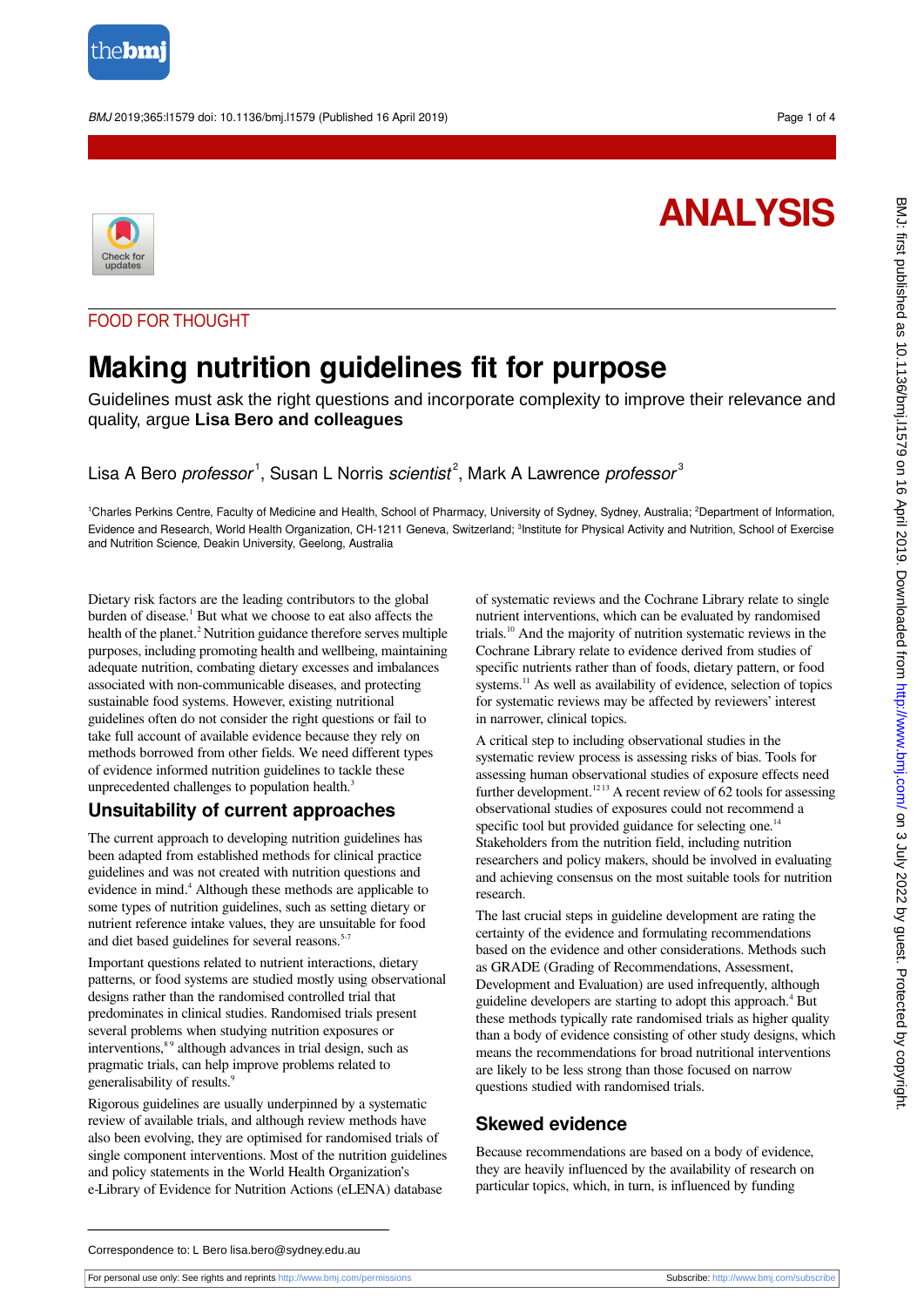sources. A recent scoping review examined original research and systematic reviews that assessed corporate influence on research agendas across different fields.<sup>15</sup> The review found that industry tends to prioritise lines of inquiry that focus on products, processes, or activities that can be commercialised and marketed. For example, randomised trials sponsored by the food industry were more likely to test an intervention that manipulated a particular nutrient than trials with other sponsors.<sup>16</sup> This could allow food companies to market manufactured products containing certain nutrients as beneficial to health. Additional studies in the scoping review analysed internal industry documents from the tobacco, alcohol, sugar, and mining industries. These highlighted the strategies used to reshape entire fields of research,<sup>15</sup> including establishing research agendas that support industry policy positions, distract from research on harms of products, and protect industry from litigation.

Lack of transparency on funding sources makes it difficult to study differences between research with and without food industry sponsorship.<sup>17</sup> But Coca-Cola makes sufficient information available on its funded projects to track its publications. Along with a focus on single nutrient research, over 40% of Coca-Cola funded projects focused on physical activity, suggesting that the company attempted to shift attention from the role of sugary drinks in obesity to the role of sedentary behaviour.<sup>18 19</sup>

Nutrition researchers<sup>10 20-23</sup> and organisations such as Cochrane<sup>11</sup> are calling for reform of conventional evidence synthesis and translation approaches so they are better able to overcome limitations in available evidence and include evidence relevant to modern nutrition problems. Below we give two examples of reforms in public health.

#### **Incorporating complexity into systematic reviews**

Recent work on incorporating complexity into systematic reviews and guidelines will help to inform work in nutrition, particularly food and diet based guidelines.<sup>24</sup> Taking a "complexity perspective" involves considering theory of change, causal pathways, complex systems properties, and context when conceptualising a review and when interpreting the evidence and formulating recommendations.<sup>25</sup> Nutrition recommendations should be framed in a broader context than clinical recommendations, emphasising equity, human rights, and sociocultural acceptability as well as the benefits and harms of an intervention.<sup>26</sup> Qualitative evidence can be synthesised to inform critical considerations such as acceptability and feasibility of complex interventions.<sup>27</sup>

Context is especially important when developing nutrition guidelines because of the diversity of purposes, exposure types, and intervention targets. The purpose of nutrition guidance extends across promoting health and wellbeing; nutritional adequacy for growth, maintenance, and repair; tackling dietary excesses and imbalances associated with non-communicable diseases and obesity; and protecting sustainable food systems.<sup>28</sup> Nutrition exposure spans nutrients, foods, diets, and food systems. The intervention may target downstream, midstream, or upstream causes of nutrition problems. Thus, observational study designs that produce findings with high external validity are needed to account for the contextual characteristics of links between health and food and dietary patterns.<sup>29-31</sup>

## **Advances in environmental health guidelines**

Environmental health science, which synthesises evidence to assess harms of environmental exposures, faces similar challenges to nutrition.<sup>32</sup> Randomised trials of exposure to environmental risks are not available, and evidence syntheses must use data from observational human, animal, and in vitro mechanistic studies. In addition, environmental exposures are inherently complex and inter-related, making a randomised trial of a single chemical uninformative as well as unethical.

Environmental health researchers are innovating systematic review methods to evaluate and synthesise evidence from multiple data streams.<sup>32-35</sup> Such integrative approaches may be useful for complex nutrition questions such as how evolutionary changes in animal diets affect health outcomes.<sup>36</sup> GRADE is being modified for application to environmental health topics.<sup>37</sup> For example, some frameworks for assessing research on environmental hazards start with an initial higher rating for observational studies than GRADE would apply.<sup>38</sup> Importantly, the process for formulating the research questions is based on criteria such as priority and uncertainty rather than the availability of certain types of evidence or the methods needed to synthesise it.<sup>34</sup>

## **Putting the horse before the cart**

The selection and evaluation of evidence for nutrition guidance are currently being driven by the methods for evidence synthesis rather than the questions that need to be answered. This is analogous to putting the cart before the horse; narrow questions studied with randomised trials are driving the development of guidelines rather than the complex nutrition problems that need to be solved to improve nutrition.

We believe this problem can be tackled by using theory and logic models to drive the development of nutrition guidelines. They can be used to strategically guide formulation of the research question(s), to hypothesise causal mechanisms, to identify the methods that best measure the hypothesised causal mechanism, and for evidence synthesis and translation.<sup>39</sup>

### **Formulate the research question**

The first step in the development of nutrition guidance is to formulate research questions in relation to the type of nutrition exposure (nutrient, food, dietary pattern, food system, or interactions of these) or intervention target and health outcome. Research questions about risks or associations need to be differentiated from those about causation because they require different study designs. Questions related to nutrition exposure typically assess associations (eg, is energy intake associated with obesity?) whereas questions about interventions typically assess causality (eg, does menu labelling reduce food consumption?). These questions will then dictate the types of evidence that must be considered to answer the questions.

#### **Use theory to hypothesise causal mechanisms**

Building a logic model based on nutrition and health promotion science theory can help identify the causal mechanisms that need to be studied to answer a particular set of nutrition questions. For example, building a logic model to examine the question, "How can we improve the nutritional quality of the food supply and change consumer demand patterns to benefit population health, particularly obesity?" led to a series of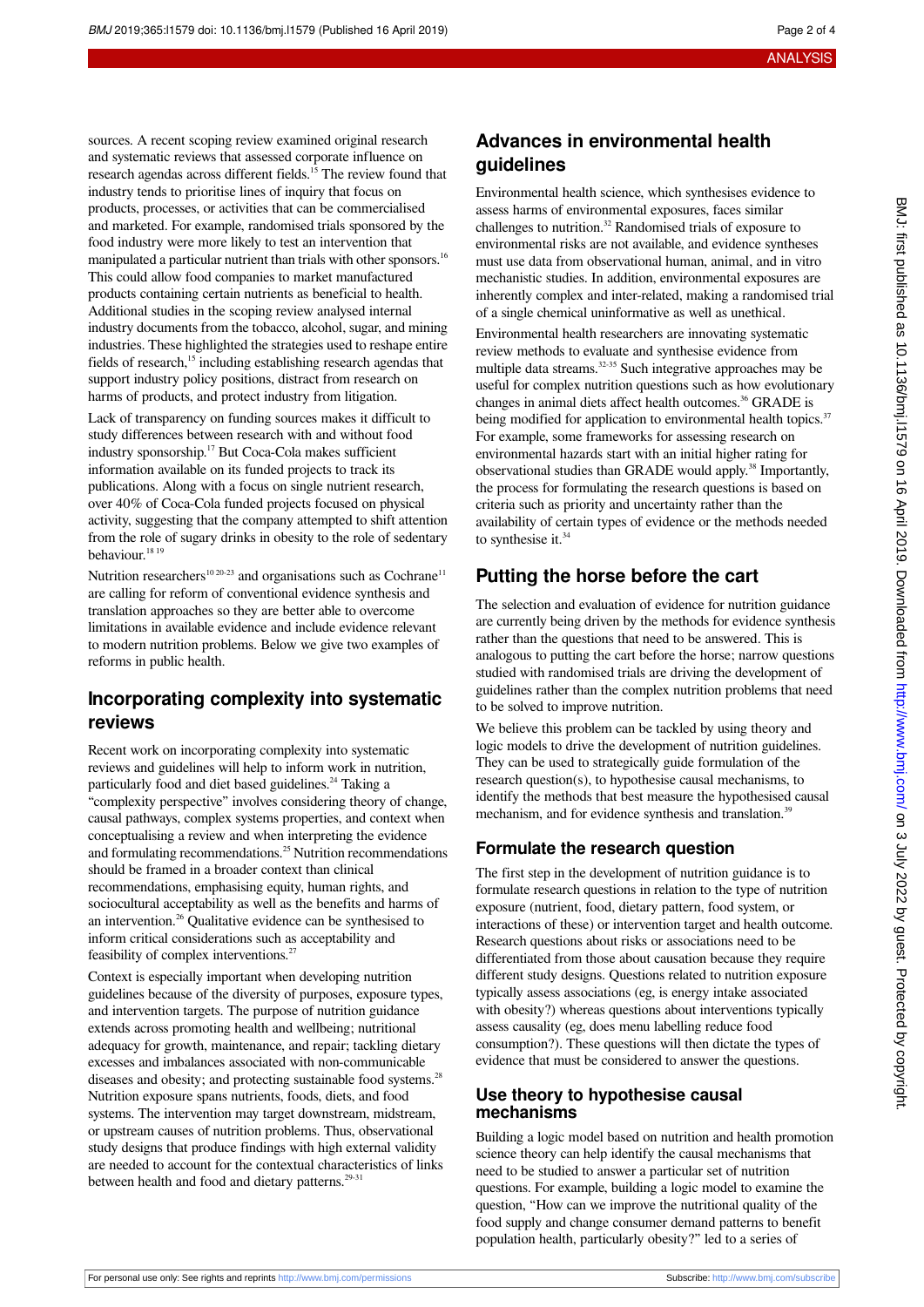systematic reviews of different strategies.<sup>39</sup> Comparative studies of other species can also contribute theory for structuring research into the complex relationships between humans and food environments.<sup>36</sup>

Nutrition and health promotion science can provide theoretical insights to hypothesise the causal mechanism linking a nutrition exposure or intervention to a health outcome. Nutrition science theory helps explain the nature and scope of the associations between nutrients, foods, diets, food systems, and health outcomes<sup>40-44</sup> and to model them.<sup>36</sup> Health promotion science can help suggest causal mechanisms that link intervention types with health outcomes. Nutrition interventions can target downstream (treatment), midstream (prevention), or upstream (promotion) factors for a particular nutrition problem. For instance, interventions to reduce obesity could focus on gastroplasty (downstream), dietary behaviour (midstream), or social circumstances (upstream). Health promotion science theory can help explain the nature and scope of the relations between these nutrition interventions and health outcomes. Describing the potential causal relations can guide the development of questions to examine different parts of the model.

#### **Identify the type of evidence that should be included**

The questions developed from the logic model will then drive the selection of evidence for the systematic reviews. What constitutes the best evidence varies with the question being asked, and multiple types of evidence may be needed.<sup>45 46</sup> The method selected to assess the hypothesised causal mechanism will be the one best able to account for the particular exposure type or intervention, as well as the contextual characteristics associated with the exposure or intervention. Narrow, nutrient specific questions can be examined with randomised trials whereas broader dietary pattern questions will usually require observational study designs. In addition, animal studies can provide mechanistic information or provide data on diet interactions with the environment. For example, nutritional ecology studies aim to understand how nutrition mediates the relations between animals and their environments, from short term homeostatic responses to longer term developmental and evolutionary adaptation.<sup>47</sup>

#### **Synthesise the evidence**

The challenge for guideline developers is to synthesise evidence from these different evidence streams, as sometimes done in environmental health. For example, to examine the effect of perfluorooctanoic acid on fetal growth systematic reviewers used predefined structured methods for integrating human and non-human evidence from different systematic reviews and linked these to describing the strength of the evidence.<sup>48</sup>

For public health guidelines examining broad questions for which the evidence comes from observational data, new ways of rating the evidence need to be considered that acknowledge factors such as generalisability and relevance for translation into practice. $49\frac{50}{10}$  This means that observational studies might start out with a higher rating if they are the best fit for answering a question within the logic model. For example, a process such as GRADE could be modified to initially assign a "moderate" rather than "low" quality rating to human observational evidence, upgrading or downgrading based on predefined criteria relevant to the specific type of study. $32$ 

Other structured processes such as the Hill criteria, navigation guide, and US National Toxicology Program methods have also

been proposed for rating the quality of diverse types of evidence.<sup>51</sup> The main value of these approaches is that the judgments used to make recommendations are systematic and transparent.

## **Influencing policy**

Systematic reviews are increasingly used to inform policy related to health, criminal justice, social welfare, and environmental risks.35 52 However, opposition to using systematic reviews is persistent and often led by commercial organisations. For example, drug companies have paid authors to criticise systematic review methods or challenge specific reviews and erroneously suggested that using evidence limits decisions and personal choice.<sup>52 53</sup> These criticisms can discourage policy makers from using systematic reviews of drug efficacy and safety to inform decisions. Mislabelling poorly conducted and methodologically unsound reviews as "systematic" also increases policy makers' distrust.<sup>54</sup>

Some countries now require systematic reviews to support claims about the health benefits of foods<sup>55</sup> and for environmental risk assessments.<sup>51</sup> Commercial interests then produce systematic reviews that meet regulatory requirements but not high methodological standards.<sup>54</sup> The resistance to using systematic reviews as an evidence base for nutrition guidelines may be particularly hard to overcome because of the well documented industry influence on nutrition evidence. Systematic review methods may be unfamiliar to nutrition policy makers and the questions addressed by existing systematic reviews may not be relevant to them.

Our proposed approach to developing nutrition guidelines offers solutions to enhance the use of systematic reviews. Including policy makers in the production and prioritisation of systematic reviews can increase their uptake.<sup>52</sup> Using theory and logic models to drive the development of nutrition guidelines is a way to incorporate policy makers' input early in the process of formulating questions and systematic reviews. Training policy makers, researchers, and nutrition scientists in systematic review methods can enable them to identify reviews that have high methodological standards. Lastly, transparency about industry influence in the production or evaluation of systematic reviews can enable policy makers to detect trustworthy reviews.

Although innovation is needed to fill some of the gaps in evidence synthesis methods, our approach offers opportunities for funders, researchers, and systematic reviewers to produce studies and synthesise evidence that can be used to inform optimal nutrition policy. Involving these stakeholders and policy makers in improving the methods for systematic reviews in nutrition will make the reviews underpinning nutrition guidelines more rigorous, transparent, usable, and relevant.

#### **Key messages**

Methods for developing clinical practice guidelines are not suitable for nutrition

The nutrition questions that need to be answered, rather than the availability of evidence, should drive nutrition guidance

Logic models and theory should be used to develop questions for review, identify and evaluate the most suitable types of study, and formulate recommendations

Innovation in evidence synthesis methods will be needed to assess properly the relevant evidence

For other articles in the series see: [www.bmj.com/food-for-thought](http://www.bmj.com/food-for-thought)

Contributors and sources: LB has a research track record related to studying bias, systematic review methods, commercial influences on health, and policy making.